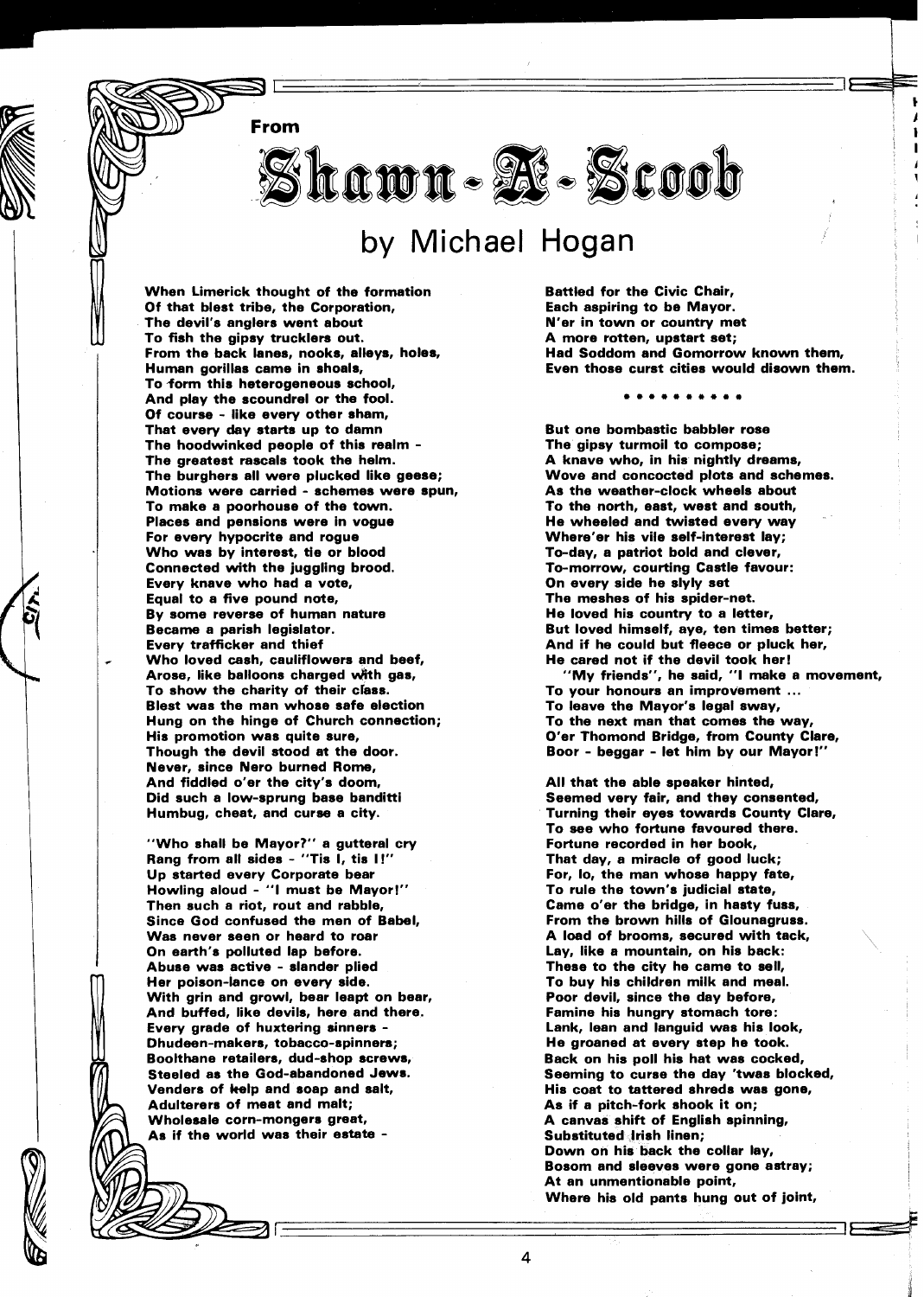His shirt-tail dangled in the wind, And almost swept the ground behind. His old "lopeens" were torn and tattered, His pounding brogues the gutter spattered As if an elephant's bossy feet, Were splashing thro' the muddy street, Ancient lore and local fame, To the public gives his name; Shawn-A-Scoob, the mountain clown, Broom-man-Mayor of Limerick town; And since the city saw his "croobs" 'Tis overrun and damned with Scoobs.

Now when the Corporation saw This rustic piece of Nature's law; They waved their hats and cheered aloud, As Shawn came trudging thro' the crowd. lnto the centre of the hall, They pulled the hero, brooms and all; He almost fell inclined to faint, Wondering what the devil they meant: He heard them saying, here and there, "That's the right stuff to make a Mayor! Give him the municipal robes! Henceforth we'll have a reign of Scoobs! Sergeants-at-mace, take off these brooms - And then return, and take your place Before his Worship's platter face!"

Now Shawn, in glistening coat and vest, Breeches and boots, stood grandly drest: "Good Heavens!" he muttered, "am I dhraming, Or are those cursed fellows schaming; Holy Saint Job! I'd give a cow For my poor Moll to see me now; She'd never know me! - no, by delf! - Why, zouns! I do not know myself!" He viewed himself from side to side, His shining boots he proudly eyed; And turned with stern contempt away From where his brogues and toggery lay. For, scarcely was he dressed aright, When he began to grow polite; And, like a cultivated creature, He summoned art to murder nature; But art refused to take the field, And stubborn nature would not yield; So, like a bastard and his mother, They grew ashamed of one another. Around his neck the chain they put - A jewel on a bag of soot.

## . . . . . . . . . .

Now Shawn, by rampant spouters hemmed, In gorgeous gear stood rigged and trimmed; Woe to the man who dare presume To say he ever sold a broom. Imperious thro' the hall he tramped - Swore 'pon his honour, frowned and stamped, Made love to all in "lofty stations", But kicked and cuffed his poor relations; Forgot his mountain solitude, Wife, children, brooms and cabin rude; He'd almost on the bible swear That Shawn-a-Scoob was never there. He took a new name in his office - "The Right Worshipful Metamorphose".

His wife soon heard the tale of gladness - She danced and sung with joyful madness; And burned the cabin to the ground.

 $\frac{1}{2}$ 

Away to Limerick town she flew Six ragged imps her steps pursue; You'd see more feathers on a frog, Or jewels in a mountain bog, Than clothes of long or short array, On Shawn's whole family that day. lnto town. thro' mire and mud. Like beagles in full chase, they scud. TO the courthouse went they flying, Where Shawn sat, some cases trying. Clear the way for the Lady Mayoress, Lady Scoob, the mountain heiress! With streaming hair and tattered robe, Behold the polite Lady Scoob! Wonder racked her dazzled brain, When she saw the big "goold" chain, Round Shawn's neck in pomp suspended - O'er his robust chest extended - Giddy doubts upon her grew - But his platter face she knew, Out she screamed, "Oh ! Holy Paddy!" And the youngsters cried out, "Daddy!" Up right on the bench she flew, Round his neck his arms she threw, Shouting - "Murdher! - Pillalue! Oh Shawn acushla! is it you?' "Take that woman!" Shawn replied, "And those urchins at her side, Put them in for one whole year, For daring to annoy me here!"

The youngsters raised a sudden wail - "0 don't put Mammy into jail! Oh, Daddy! Daddy! 0, vo, vo! Sure you wor always good till now!" "Why, blast your eyes!" said angry Moll, "Is it my Shawn that's there at all; Or have the fairies.of the heather, Deluded my senses altogether? Shawn! Shawn! astoir, avic machreel Look at your crathurs - look at me! Not long since, when as poor as Job, You knew your own fond Molly Scoob; Many a day, in sun and wind, I twishted gads your brooms to bind. Musha, may the devil take the goold That made you proud, and sthrange, and cowld; Sure I can see it at a glance, When God gives people a little chance, From poverty'e black mud to grow, Bad luck to me! devil a one they know! Nor know themselves - ah! Shawn! Is all your former friendship gone? I came in here to share your weal, And, you rogue, you ordher me off to jail!"

**Pi~m** the Bench, the Bobbies tore her, To the dark jail door they bore her: But, looking backward, she cried out, "Oh, Shawn, bad luck to your crooked mouth Sure now I know you well, you clod, The devil carry you, chain and rod; Soon you forgot your own poor Moll, Cabin, crathurs, brooms and all; Soon you forgot my love and care, Since you became a Saxon Mare; And now you do not know yourself, Nor wife nor child, you cursed elf; For since that big goold chain arrayed you, You thief, vou do not know who made you;

'n.

5